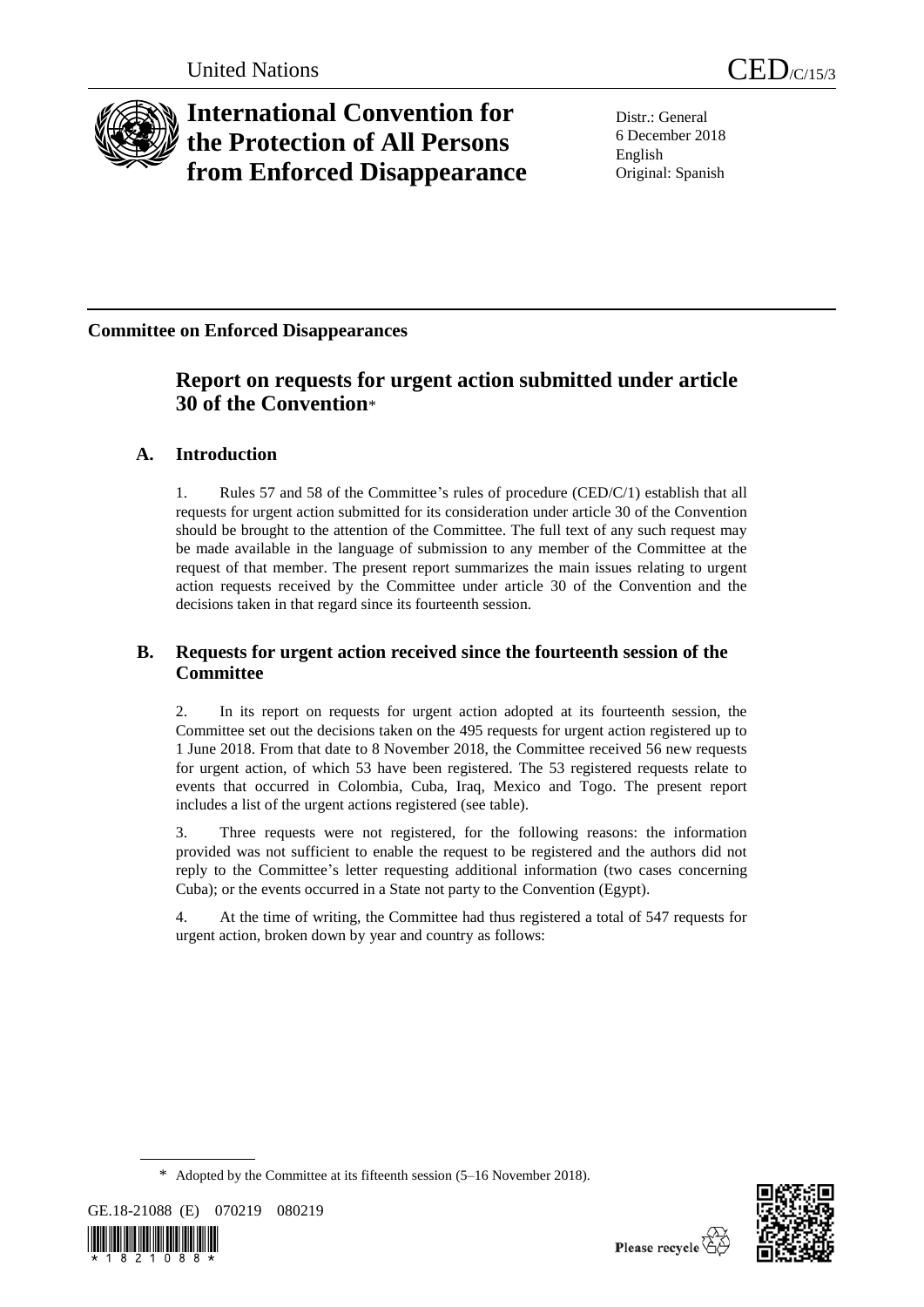| Year         | Argentina      | Armenia | Brazil | Cambodia | Colombia       | Cuba         | Honduras                 | Iraq | Kazakhstan               | Mauritania                   | Mexico | Morocco        | Sri Lanka    | $Togo$                   | <b>Total</b> |
|--------------|----------------|---------|--------|----------|----------------|--------------|--------------------------|------|--------------------------|------------------------------|--------|----------------|--------------|--------------------------|--------------|
| 2012         |                |         |        |          |                |              |                          |      |                          |                              | 5      |                |              |                          | 5            |
| 2013         |                |         |        |          |                |              |                          |      |                          |                              | $5^a$  |                |              |                          | 6            |
| 2014         |                |         | 1      | 1        | 1              |              |                          | 5    | $\overline{\phantom{a}}$ | $\qquad \qquad \blacksquare$ | 43     |                |              | $\overline{\phantom{m}}$ | 51           |
| 2015         |                |         |        |          | 3              |              | $\overline{\phantom{0}}$ | 41   |                          | $\overline{a}$               | 166    |                |              | $\overline{\phantom{0}}$ | 210          |
| 2016         |                |         |        |          | $\overline{4}$ |              | $\overline{\phantom{0}}$ | 22   |                          | $\overline{\phantom{0}}$     | 58     | $\mathbf{1}$   |              | $\overline{\phantom{0}}$ | 85           |
| 2017         | $\overline{2}$ | 1       |        |          | 3              |              | $\blacksquare$           | 43   | $\overline{2}$           | 1                            | 31     | $\overline{2}$ | $\mathbf{1}$ |                          | 86           |
| $2018^b$     |                |         |        |          | 8              | $\mathbf{1}$ | 14                       | 40   |                          |                              | 39     |                |              | $\overline{2}$           | 104          |
| <b>Total</b> | $\overline{2}$ | 1       | 1      | 1        | 20             | $\mathbf{1}$ | 14                       | 151  | $\boldsymbol{2}$         | 1                            | 347    | 3              | 1            | $\boldsymbol{2}$         | 547          |

Table **Urgent actions registered, by year and by country**

*a* Urgent action No. 9/2013 refers to two persons. It is therefore counted as two urgent actions.

*b* As at 8 November 2018.

### **C. The process after registration of urgent action requests: developments observed since the fourteenth session (up to 14 September 2018)**

5. The Committee maintains constant contact with States parties through their permanent missions and with the authors of urgent action requests by means of letters and notes sent on behalf of the Committee but also by means of meetings or telephone calls.

6. The information provided in the context of the urgent action procedure confirms a number of the trends observed in the reports adopted at the eleventh, twelfth, thirteenth and fourteenth sessions (CED/C/11/3, CED/C/12/2, CED/C/13/2 and CED/C/14/2). Most of the cases with regard to which urgent action requests have been registered relate to events that occurred in Mexico and Iraq. For the period covered by this report, the Committee wishes to highlight the following trends relating to the States parties concerned.

#### **1. Developments relating to Mexico and Iraq**

#### **(a) Mexico**

7. The State party has responded to the vast majority of recently registered cases. However, the response times for follow-up letters have become much longer. With the passage of time, the information provided has become increasingly scanty and the responses received reflect the fact that search and investigation procedures have stalled.

8. For urgent action cases in which Mexico has responded to the Committee's requests and recommendations, the information received continues to suggest sporadic, isolated actions, which, for the most part, are more a matter of form than of substance and do not seem to be part of, or be directed by, a previously defined search and investigation strategy. Initiatives on the part of relatives, close friends or representatives of disappeared persons remain key to ensuring that search and investigation procedures make progress.

9. In most cases, authors express their despair at the fact that search and investigation procedures have stalled. They thus deplore the lack of on-site investigations and of action to ensure the full and comprehensive examination of the available evidence.

10. Authors frequently allege that the authorities responsible for search and investigation are themselves involved, directly or indirectly, in the events in question and that investigations are blocked. In such cases, the Committee has emphasized the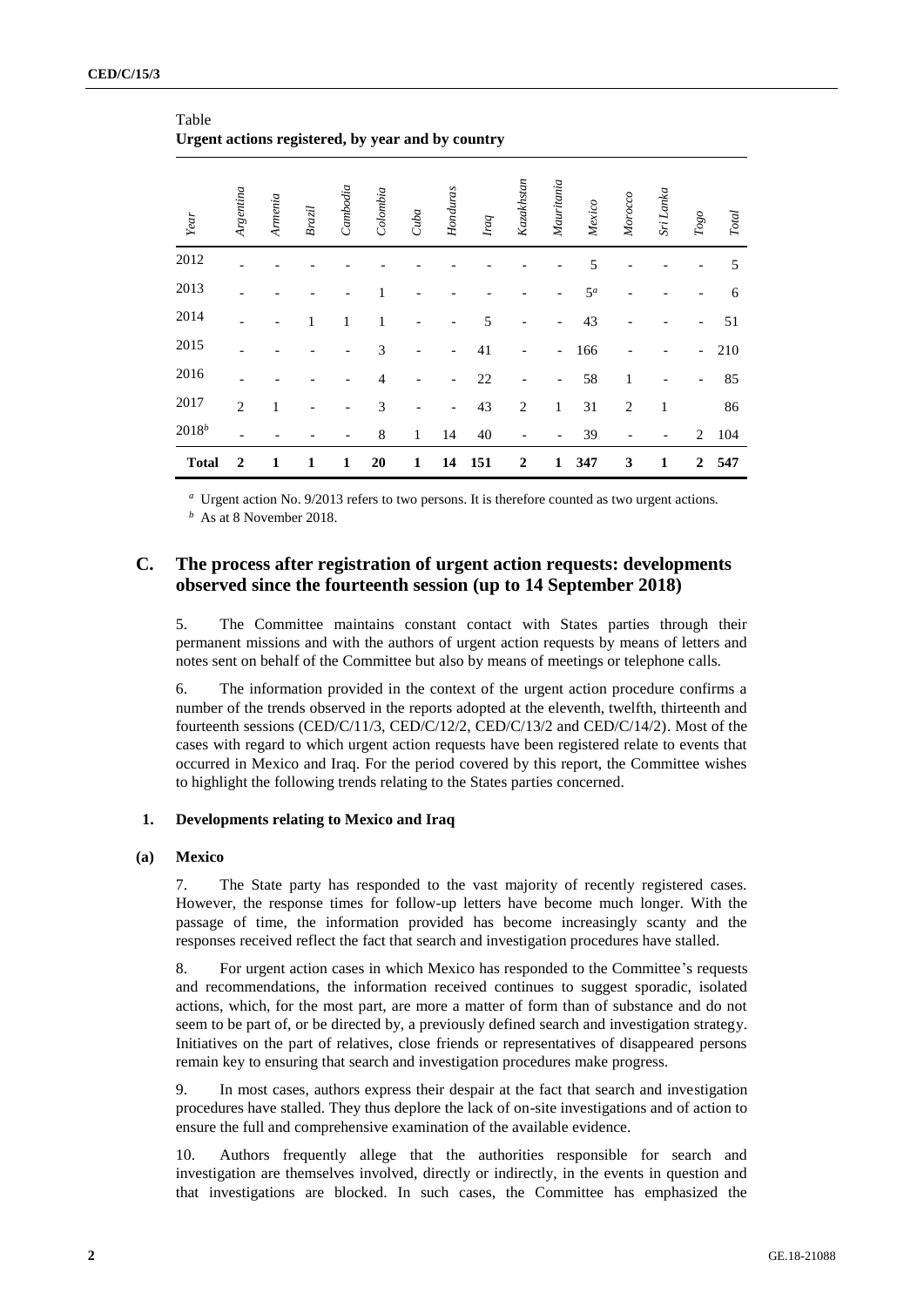importance of establishing accountability mechanisms for State officials in charge of search and investigation and has requested the State party to investigate allegations that such officials have hindered proceedings.

11. Authors still frequently point out that support for the relatives and close friends of disappeared persons is extremely limited and not adapted to their needs. In cases where such difficulties have been reported, the Committee has reminded the State party of the importance of ensuring that support and protection measures are decided upon and implemented in consultation with the beneficiaries, in order to ensure that those measures meet their needs. The cases also reveal the disproportionate impact of enforced disappearances on women, who are often left to be the sole providers for their families.

12. At the time of writing, the Committee has received a total of nine requests relating to the alleged enforced disappearance of migrants. These cases reveal the serious difficulties encountered by relatives seeking to obtain access to information or to participate in some way in the search and investigation procedures carried out. They face major obstacles, owing to the distances involved and the excessively formal nature of international assistance mechanisms. Thus, although agreements on international cooperation in criminal matters do exist, their results have been unsatisfactory. In such cases, the Committee emphasizes the need to facilitate the participation of relatives by such means of communication as videoconferences.

13. The Committee also wishes to draw attention to the hopes expressed by a number of relatives and close friends of persons who disappeared after the elections. The information received by the Committee also points to positive initiatives relating to the way in which cases are being investigated.

#### **(b) Iraq**

14. With regard to urgent actions registered regarding events that occurred in Iraq, no response has been received from the State party concerning 15 of the urgent actions, despite the fact that four reminders have been sent. As for the cases in which responses have been received, the State party continues to maintain that the authorities have no information on the disappeared persons concerned. No information whatsoever has been provided on action taken to search for the persons concerned or investigate their alleged enforced disappearance. In some cases, the State party continues to request families to appear before the authorities and to provide information on the disappeared person. In these cases, the Committee continues to express its concern at the way in which relatives have been treated by the authorities, including when they go to the authorities with the Committee's letter. In other cases, the State party simply asserts that the disappeared person is on a list of persons sought owing to their links with Islamic State in Iraq and the Levant.

15. During the period covered by the present report, the Permanent Mission of Iraq requested a meeting with the secretariat in order to explain its position regarding the cases registered by the Committee. The Mission drew attention to the difficulty of obtaining information on the cases. It also pointed out that a number of the cases related to the alleged disappearance of terrorists, which the Mission does not consider to be cases of enforced disappearance. The secretariat stressed, however, that, if a person was held in incommunicado detention and there was no information as to his or her whereabouts, it was important that he or she should continue to be considered to be a disappeared person. The secretariat also invited the State party to provide any information that might throw light on the fate and whereabouts of the person on whose behalf registration of an urgent action had been requested.

16. The Committee had a number of exchanges with the authors of urgent action requests submitted concerning events that occurred in Iraq, requesting that they provide further information on the presentation of the facts to the national authorities, in keeping with article 30 (3) (a) of the Convention. The Committee is of the view that the purpose of this provision is to facilitate communication with a State party regarding disappearances. In this context, the Committee reiterates that it is acting in accordance with the requirements under article 30 (2) (c), which states that an alleged disappearance has to have "already been duly presented to the competent bodies of the State Party concerned, such as those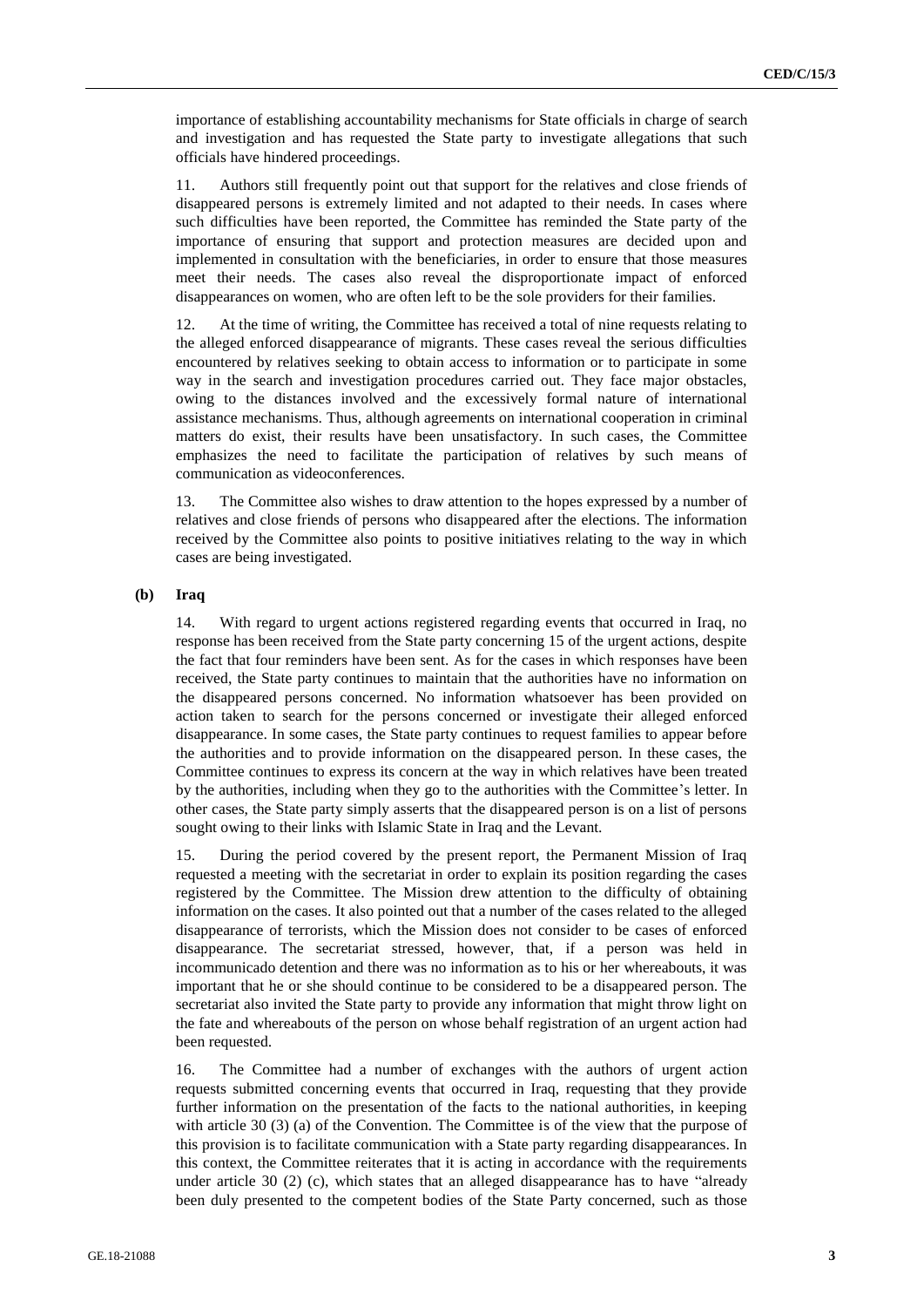authorized to undertake investigations, where such a possibility exists". Authors of urgent action requests are required to provide as much information as possible on the steps taken to submit a case to the competent national authorities or to explain in detail the reasons why they are precluded from doing so. The Committee urges the authors of the urgent action requests to provide a copy of the complaints that they have submitted to the national authorities as a key element to help identify their case. However, providing the copies is not a precondition for the registration of an urgent action request.

#### **(c) Other States parties**

17. With regard to requests for urgent action addressed to other States parties, the Committee considers that too few such requests have been registered to enable any trends to be identified. However, attention may be drawn to the following observations on registered requests for urgent action.

*(i) Armenia*

18. In the case of Ara Khachatryan (urgent action No. 376/2017), the State party sent a response stating that a preliminary investigation had been ongoing since 2011. This response was shared with the authors of the request for their comments. In the light of the information received, the Committee sent a letter expressing its concern at the fact that, more than seven years after Mr. Khachatryan's disappearance, his fate and whereabouts were still unknown; that nowhere in the information provided by the State party was there any indication that the authorities in charge of the case had drawn up an investigation strategy or plan; that the main investigator in charge of the case had been changed seven times, which had hindered an exhaustive and consistent investigation of Mr. Khachatryan's disappearance; that Mr. Khachatryan's relatives and representatives had not been informed of the measures taken by the authorities in charge of the search and investigation procedure; and that Mr. Khachatryan's relatives had allegedly received hostile treatment at the hands of a number of State party authorities. The State party requested an extension of the deadline by which it was required to reply to the Committee's recommendations, which was extended to 17 September. The State party's response dated 18 September 2018 was transmitted to the authors, who repeated their comments regarding the shortcomings of the search and investigation procedures.

*(ii) Brazil*

19. In the case of Davi Santos Fiuza (urgent action No. 61/2014), a follow-up letter requesting the State party to provide additional information was sent on 21 November 2017. The State party requested an extension of the deadline by which it was required to reply, which was extended to 15 December 2017. No response has been received, despite a number of reminders being sent to the State party.

*(iii) Cambodia*

20. The urgent action registered on behalf of Khem Sophath (urgent action No. 11/2014) is ongoing. A follow-up note was sent to the State party in November 2017, requesting additional information and reminding the State party of its obligation to carry out search and investigation operations based on all the potential scenarios in the case, including the possible involvement of State officials in the events in question. The State party has not sent any response since then, which has meant that any progress in the proceedings has been blocked. Given the absence of a response from the State party, the Committee will send a follow-up note.

*(iv) Colombia*

21. As stated in the report on the thirteenth session, the information provided by the State party on the 19 registered requests for urgent action indicates that investigations and searches often come to a standstill a few months after they begin. In a number of cases, the authors report that the Committee's letters have been followed by concrete action, although such action does not seem to form part of a clear-cut search and investigation strategy (CED/C/13/3).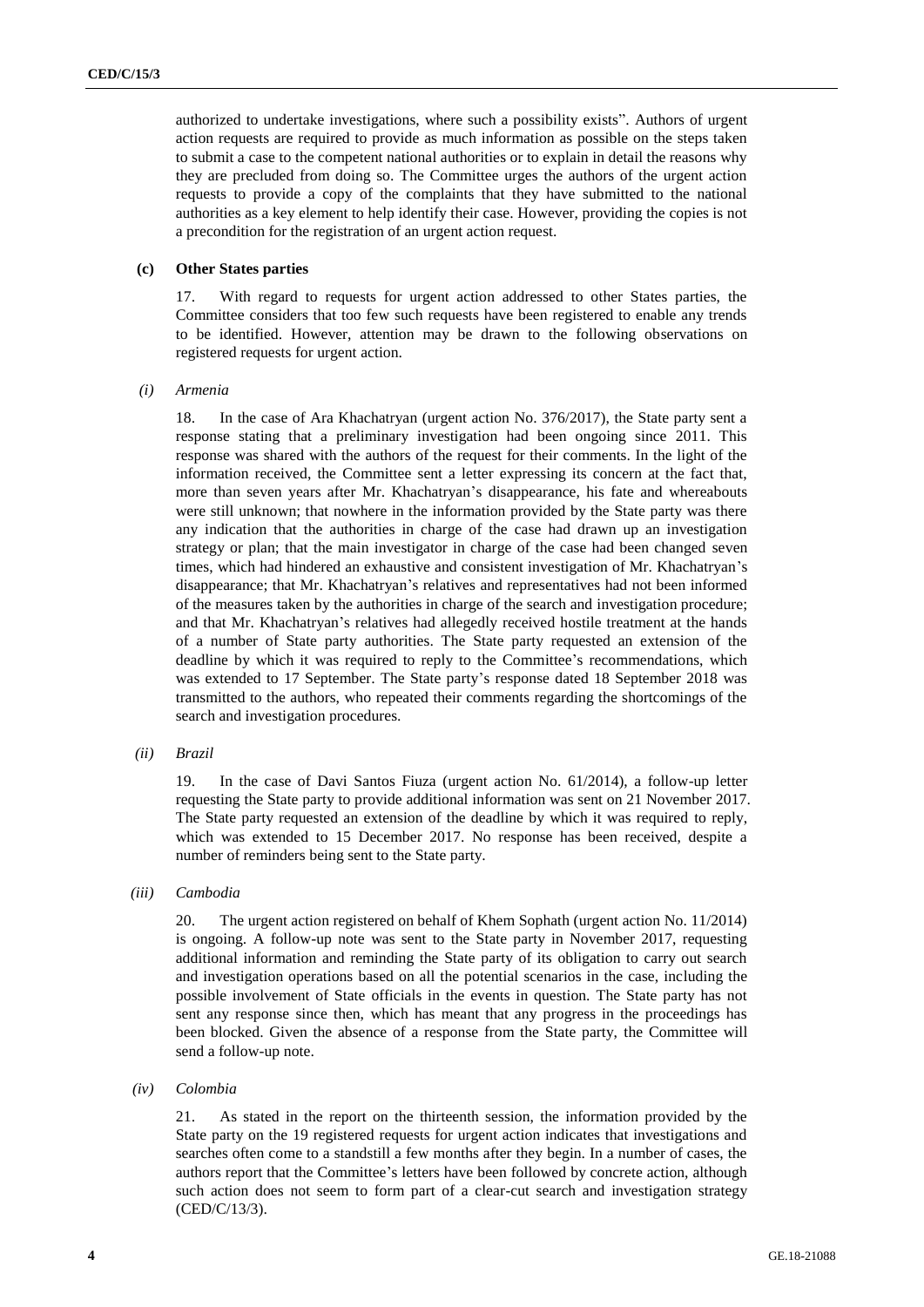22. A number of the urgent actions registered during the period covered by the present report refer to the disappearance of young people in and around Bogotá. Despite evidence of the possible involvement of law enforcement officials in the events, the information provided demonstrates that the possibility of such involvement is almost routinely rejected. In those cases, the authorities in charge of the search and investigation procedure have a tendency to lay the blame on the disappeared persons themselves or to stigmatize them, alleging that they are involved in drug-trafficking networks, putting forward theories suggesting, for example, that "the person concerned had drunk heavily before being disappeared" or calling into question the mental state of the disappeared person at the time of the event. Such comments, which are not based on any evidence, have been identified as a recurring factor in the re-victimization of the relatives and close friends of disappeared persons.

23. The information received by the Committee also highlights the confusion created by the lack of clarity regarding the mandate and resources of the Disappeared Persons Search Unit, a part of the comprehensive transitional justice system set up in the wake of the peace agreement. Although the vast majority of urgent actions registered by the Committee are not related to events that occurred in the context of, or because of, the Colombian conflict, a number of cases have raised doubts about the competent authorities, mainly as regards the division of labour between the Disappeared Persons Search Unit and the Urgent Search Mechanism of the Disappeared Persons Investigative Commission. The Unit is still not fully operational and the process of approving the decrees and budgets required for setting up the internal structure and appointing the 522 staff required to enable the body to carry out its task is not yet complete. The Committee has, therefore, requested the State party on a number of occasions to clarify the functions of the Unit and the Mechanism of the Commission but has not received any reply in this regard.

*(v) Cuba*

24. In October 2018, the Committee received its first urgent action request regarding events in Cuba. The State party replied on 12 November 2018 and its response was transmitted to the authors for comment.

*(vi) Honduras*

25. As stated in the report on its fourteenth session, the Committee received the State party's observations on the 14 urgent actions registered. With regard to the 13 urgent actions relating to the disappearance of migrants, the observations received are very general in nature and do not provide information on individual cases. Moreover, the observations reflect the fact that the authorities in charge of search and investigation procedures have not adopted the necessary measures to make arrangements for international legal assistance, in line with article 14 of the Convention, with a view to tracing the routes travelled by the victims and elucidating the facts. In all these cases, the Committee is still waiting for the authors' comments.

#### *(vii) Kazakhstan*

26. In the two urgent actions registered in 2017 on behalf of Zabit Kisi and Enver Kilic (urgent actions Nos. 415/2018 and 416/2018), the State party reported that the disappeared persons had been put on a flight for expulsion to Turkey and that the authorities had no information as to their subsequent fate and whereabouts. The Committee sent a follow-up note to the State party, stating that the disappeared persons had last been seen in the hands of the State party's authorities, which meant that, under the Convention, the State party was responsible for searching for and locating them. In this connection, the Committee referred to articles 14 to 16 of the Convention. In its reply, the State party set out the stages of the procedure that had led to the deportation to Turkey of the disappeared persons. In June 2018, the Committee was informed that Zabit Kisi had "reappeared on 23 January 2018", that he was being held in detention in Turkey at a prison in Kocaeli and that he had the right to visits only once every 15 days. The Committee was also informed that Enver Kilic "had reappeared on 11 April 2018" but that he had been tortured for 73 days and was not in good health. A letter was sent to the authorities asking them to say if they knew the exact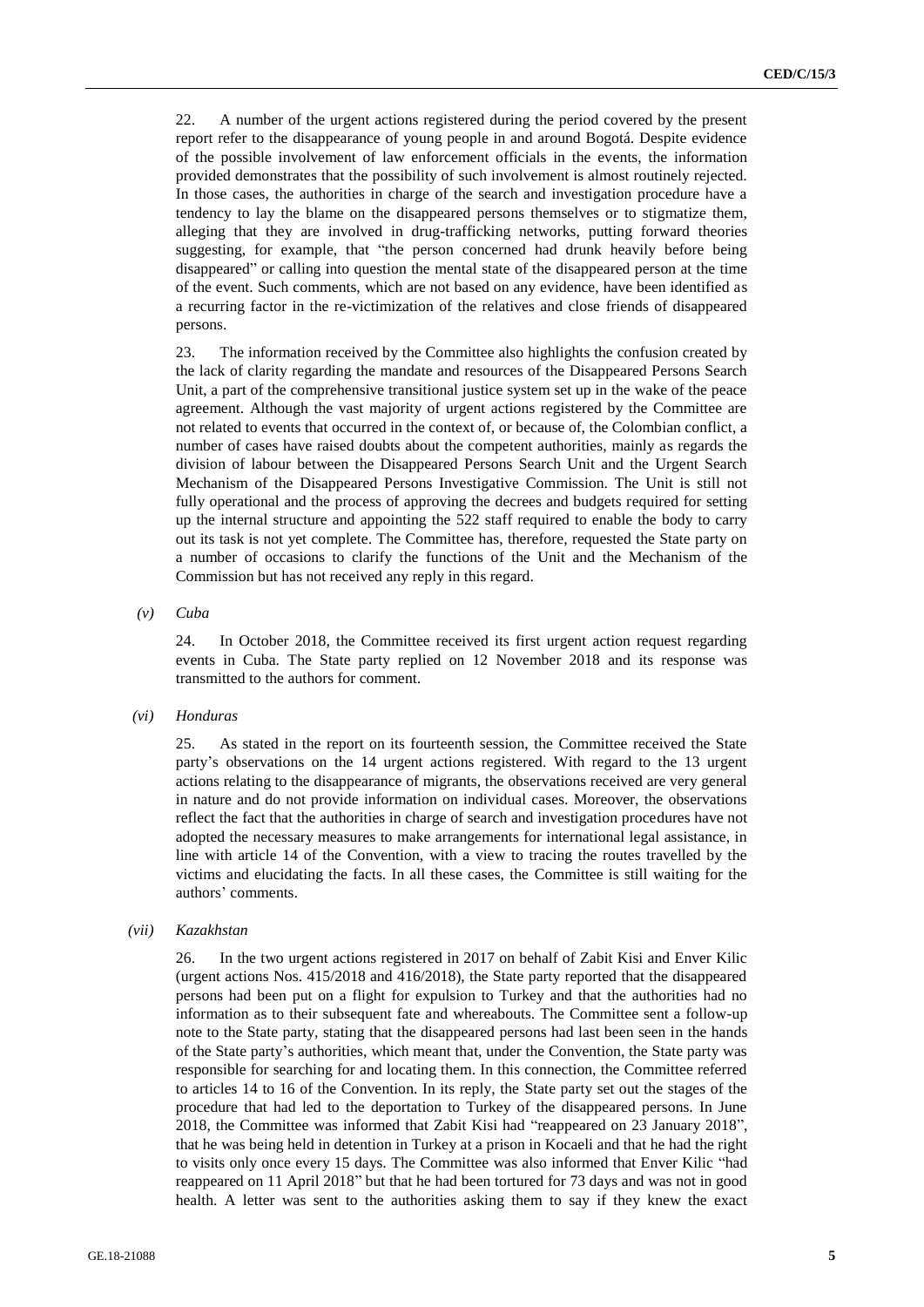whereabouts of Zabit Kisi and Enver Kilic and whether those individuals had been able to receive visits from their relatives and representatives. Enver Kilic and Zabit Kisi are currently being held in a prison in Kocaeli, Turkey. In light of this information, the Committee decided to close these urgent actions.

*(viii) Sri Lanka*

27. The State party sent a reply stating that the person on whose behalf the urgent action request had been registered was living in the United Kingdom and had not disappeared. The State party's reply was sent to the authors of the urgent action request for their comments. They have not replied. After sending a number of reminders, the Committee decided to close the urgent action.

*(ix) Togo*

28. In October 2018, the Committee received its first two urgent action requests regarding events in Togo. The State party replied on 27 November 2018 and its response was transmitted to the authors for comment.

#### **2. General trends**

29. In all registered urgent actions, the Committee continues to emphasize that it is essential for States parties to carry out search operations as soon as possible after the disappearance of the person concerned; to develop strategies for searching for disappeared persons and investigating their disappearance; and to bear in mind that one reason for the necessity of such investigations is to ensure that perpetrators are identified, which can be crucial to locating the disappeared person concerned.

### **D. Urgent actions discontinued, closed or kept open for the protection of persons to whom interim measures have been granted**

30. In accordance with the criteria adopted in plenary by the Committee at its eighth session:

(a) An urgent action is discontinued when the disappeared person has been located but is still detained, since that person is at particularly high risk of being disappeared and placed outside the protection of the law once again;

An urgent action is closed when the disappeared person has been found at liberty or located and released, or has been found dead, provided that the relatives and/or authors do not contest these facts;

(c) An urgent action is kept open when the disappeared person has been located but the persons to whom interim measures have been granted in the context of the urgent action are still under threat. In such cases, the intervention of the Committee is limited to following up on the interim measures.

31. As of the date of this report, the Committee has closed a total of 46 urgent action cases: in 17 of these cases, the disappeared person was located and released alive and in 21 cases the disappeared persons were found dead.

32. In addition, the Committee has discontinued eight requests for urgent action because the disappeared person was located but remained in detention.

33. In two urgent action cases, the disappeared person was found dead, but the urgent action remains open because the persons who were granted interim measures are still under threat.

#### **E. Findings and decisions**

34. The Committee reiterates that the number of urgent actions registered continues to rise. In order to address this situation, there is a pressing need for an increase in the number